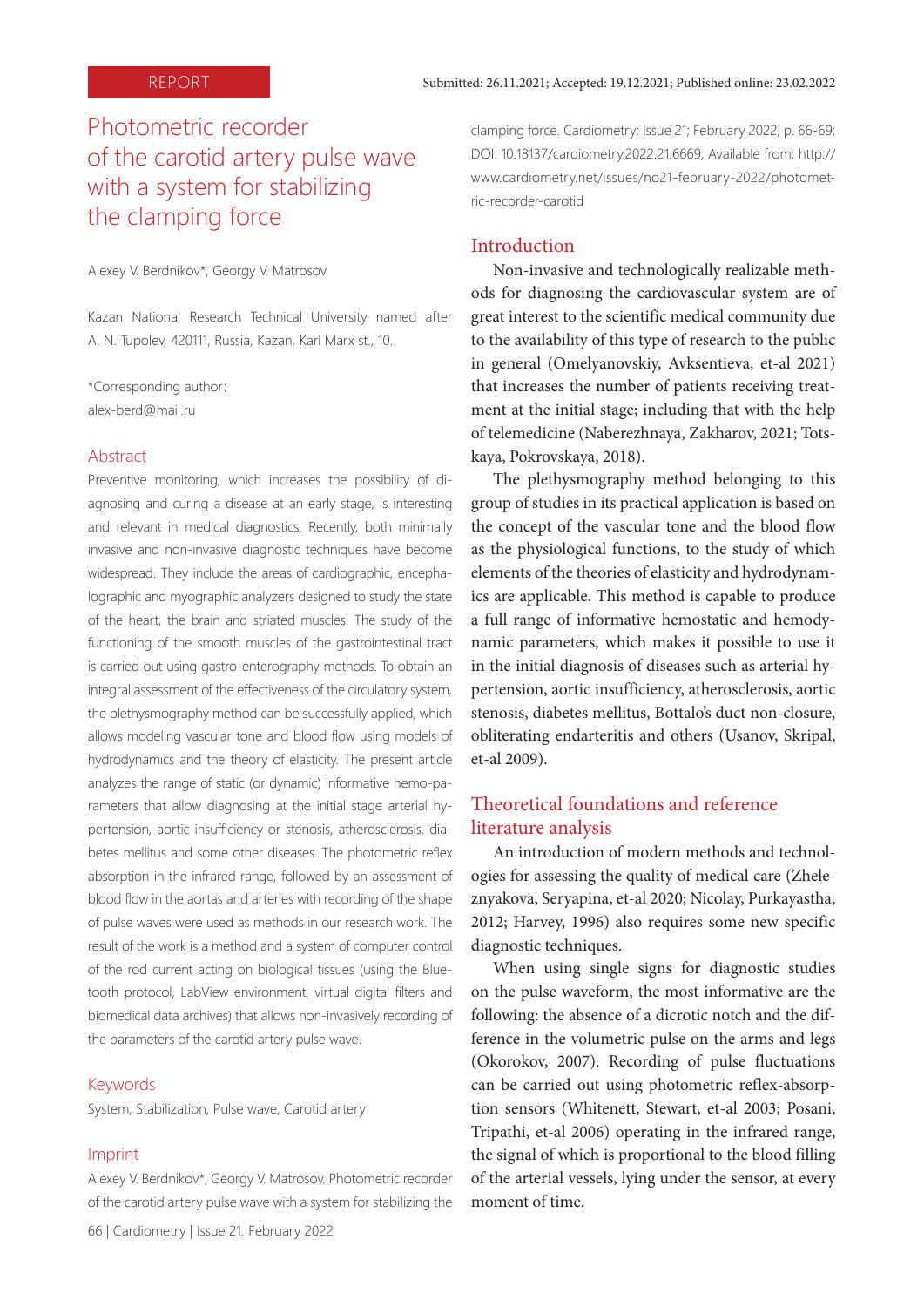Variants of devices for recording a pulse wave which exist today are designed as a clamping device attached to a finger or a toe, and they operate with transmitted radiation. This approach to the design of a plethysmographic meter, operating on reflected radiation, is associated with a significant drawback, which consists in the inability to control the clamping force of biological tissue containing blood vessels; this involves some changes in the blood flow in the investigated area and, as a consequence, leads to an increase in the measurement error. In addition, to assess the performance of the heart and the root sections of the circulatory system (for example, (Actual Problems of Prevention, 2015), it is of particular interest to assess blood flow in large aortas and arteries, as in vessels adjacent to the heart. This assessment requires recording pulse waves on large arteries, which cannot be ensured with the use of a clothespin-like sensor.

## Materials and methods

Based on the above, the vector of scientific and engineering synthesis becomes clear: it is aimed at obtaining an alternative, improved, method for collecting and analyzing the parameters of pulse waves (Simonenko, Tuchin, 2007; Shurygin, 2000). An intermediate stage of this synthesis is the concept of an analyzer of the parameters of the carotid pulse waveform with a system for stabilizing the clamping force (Novikov, Matrosov, Berdnikov, 2018).



Figure 1. General view of the analyzer of the carotid artery pulse wave parameters with the clamping force stabilization system

The design of the device includes two main parts, namely, a housing and a measuring head. Sensitive elements are located inside the head: a strain-resistive transducer and a photometric sensor. In this case, the measuring head can move in the housing along its axis. This design solution provides for the kinematic system necessary for the implementation of the mechanism for stabilizing the force of pressing the head against the tissues.

The mechanism for stabilizing the force of pressing the head to the tissues allows avoiding changes in the blood flow in the examined area of biological tissue and assumes that the rod of the electromagnet is rigidly connected to the measuring head, and the body of the electromagnet is rigidly connected to the body of the device. This mechanism is realized with the use of a solenoid electromagnet, a control logic circuit, a current setting system and a strain gauge circuit (Daichik, Prigorovsky, Khurshudov, 1989). Thus, by controlling the strength of the current in the winding of the electromagnet, it is possible to control the force with which the rod will act on the biological tissue.



Figure 2. Structure of the clamping force stabilization mechanism

The control and correction of the pressure of the head of the device applied onto the tissue is necessary mainly to eliminate the negative effect of hand tremors in the operating personnel; since the tremor of the hands leads either to a loose contact of the pulse oximetry sensor with the tissue, or to local compression of the tissue and blood vessels therein, which will inevitably produce false data.

The device is powered autonomously from a battery installed in the handle of the device body. In the future, it is supposed that IoT sensors (Quandeng, 2013) can be used.

### Results and discussion

The following sequence of research steps is assumed:

1. Smooth application of the sensitive surface of the device onto the area of the carotid artery location.

2. Gradual increase in the pressure applied to the handle in the longitudinal direction until a signal appears that the device is capable of delivering readings, that is, it enters its proper operating mode. In this case, the head rod will be in its central position and, therefore, has an equal stroke reserve for stabilization, both for clamping and removing the device.

3. Holding the device in its operating position, i.e. pressing onto the handle (if possible) with a force ap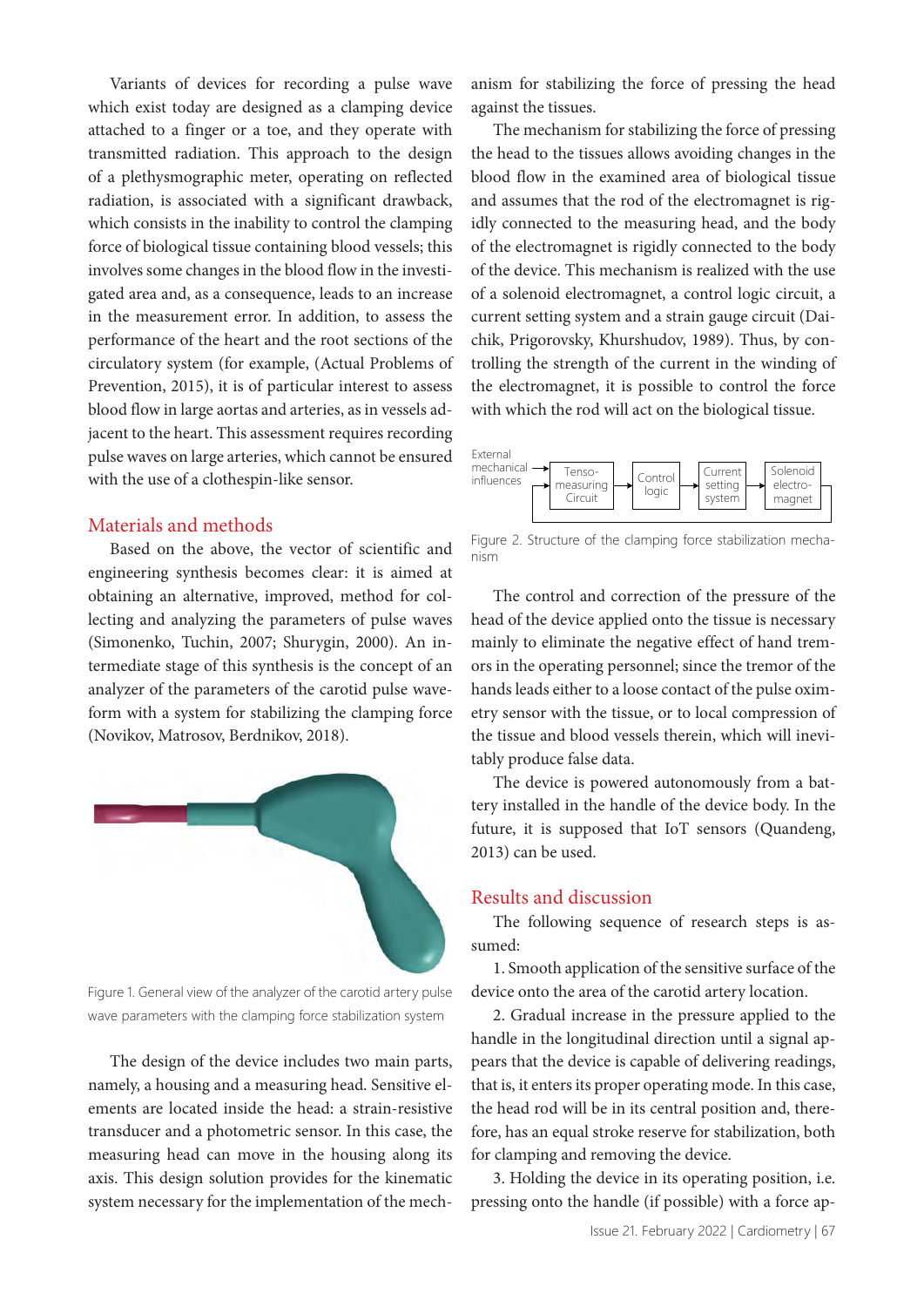proximately equal to that which is applied at the moment the signal appears that the device enters its operating position.

4. Check-up and analysis of data delivered by the device.

The device, in addition to displaying brief hemodynamic data on the built-in display, allows streaming data to a PC via Bluetooth. The data obtained by the PC is then interpreted as a pulse wave graph using the capabilities provided by the NI LabView software package (Travis, Kring, 2008). In this case, it is possible to capture "raw data", the filtering of which is carried out directly in the LabView environment by means of virtual digital filters (see Figure 3 herein). The pulse wave graph can be saved by a workstation or by a server in a medical office in order to archive biomedical data (Novikov, Berdnikov, Burmistrov, 2016).

A browser solution is also possible that significantly expands the scope of the device (Berdnikov, Ynusov, et-al, 2019), extending the accessibility, as well as computer simulation (Kaziev, 1990) in a graphic mode.



Figure 3. LabView plotter interface displaying graphs of noisy and filtered pulse waves (initial data generated in the simulator)

## Conclusion

Thus, this offered device allows non-invasive recording followed by an analysis of the parameters of the carotid artery pulse waveform, while the accuracy of the analysis is increased due to the use of the specific system for stabilizing the force of pressing the measuring head to the biological tissue.

The proposed design solution makes it possible to implement the required kinematic system for stabilizing the force of pressing the head against the biological tissues.

## Statement on ethical issues

Research involving people and/or animals is in full compliance with current national and international ethical standards.

## Conflict of interest None declared.

## Author contributions

The authors read the ICMJE criteria for authorship and approved the final manuscript.

#### References

1. Omelyanovskiy VV, et al. The main changes in the model of clinical and statistical groups in 2021. Medical technologies. Evaluation and Selection. 2021;2:9- 21. https://doi.org/10.17116/medtech2021430219 [in Russian]

2. Embankment IB, Zakharov DA. The role of the regional telemedicine center in the provision of medical care. Medical technologies. Evaluation and Se